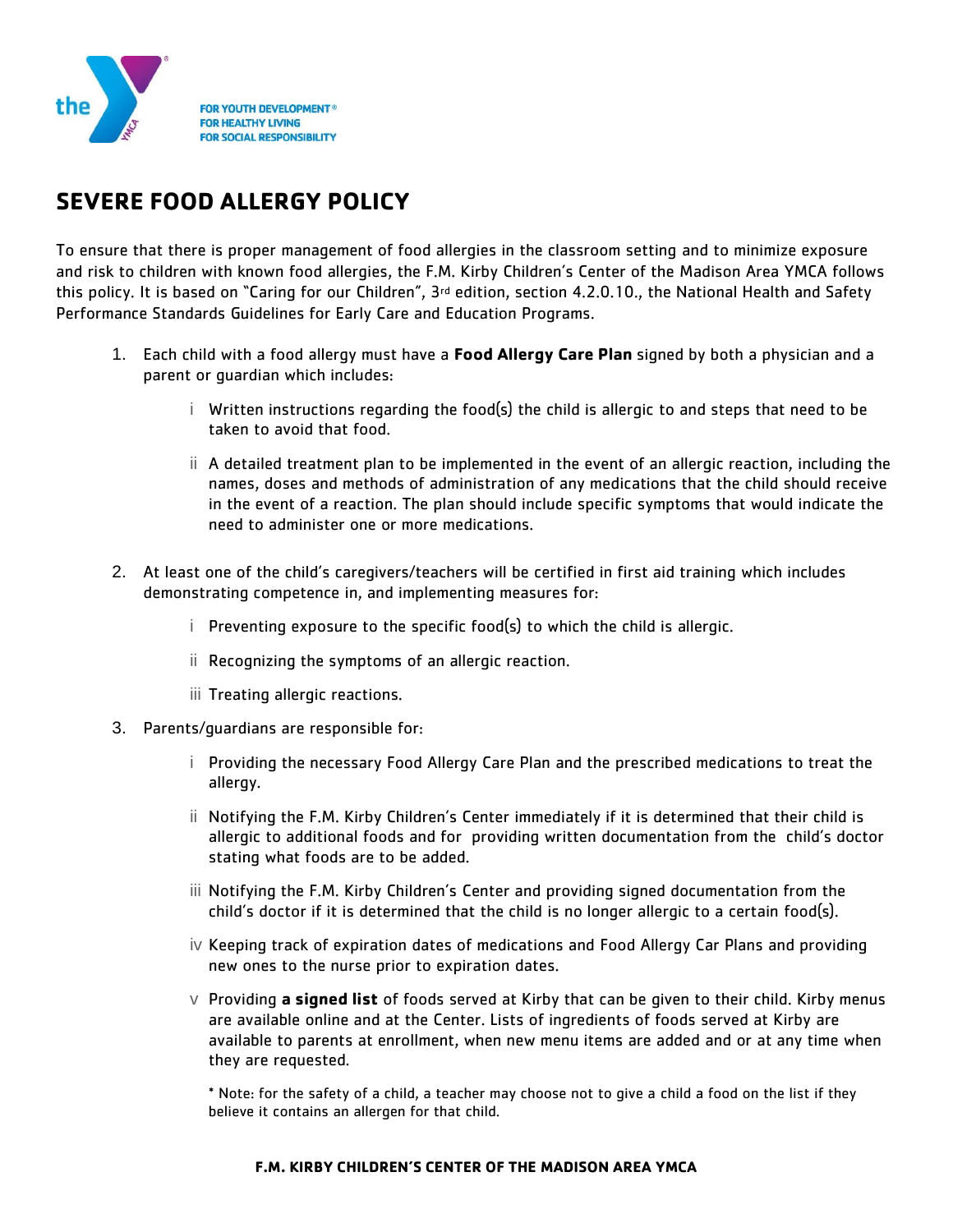

## **SEVERE FOOD ALLERGY POLICY CONTINUED**

- 4. The list of approved foods for the individual child will be reviewed and signed by the child's teachers and the school nurse and kept in the child's classroom.
- 5. In some cases, especially for children with multiple food allergies, the parents/guardians may need to take responsibility for providing all of the child's food. In this situation, the nurse will work with the parents, the child's teachers and the director to come up with an appropriate plan to best meet the child's needs.
- 6. Caregivers/teachers will promptly and properly administer prescribed medications in the event of an allergic reaction according to the instructions in the care plan.
- 7. The facility will notify the parents/guardians immediately of any suspected allergic reactions, the ingestion of the problem food or contact with the problem food, even if a reaction did not occur.
- 8. The facility will recommend to the family that the child's primary care provider be notified if the child has required treatment by the facility for a food allergic reaction.
- 9. The facility will call 911 immediately whenever epinephrine has been administered.
- 10. Parents/guardians of all children in the child's class will be advised to avoid any known allergens in class treats or special foods brought into the classroom.
- 11. Individual child's food allergies will be posted prominently in the classroom where staff can view them and/or wherever food is served.
- 12. The Food Allergy Care Plan, a cell phone and proper medications for appropriate treatment if the child develops an acute allergic reaction will be carried on field trips or transport out of the F.M. Kirby Children's Center.